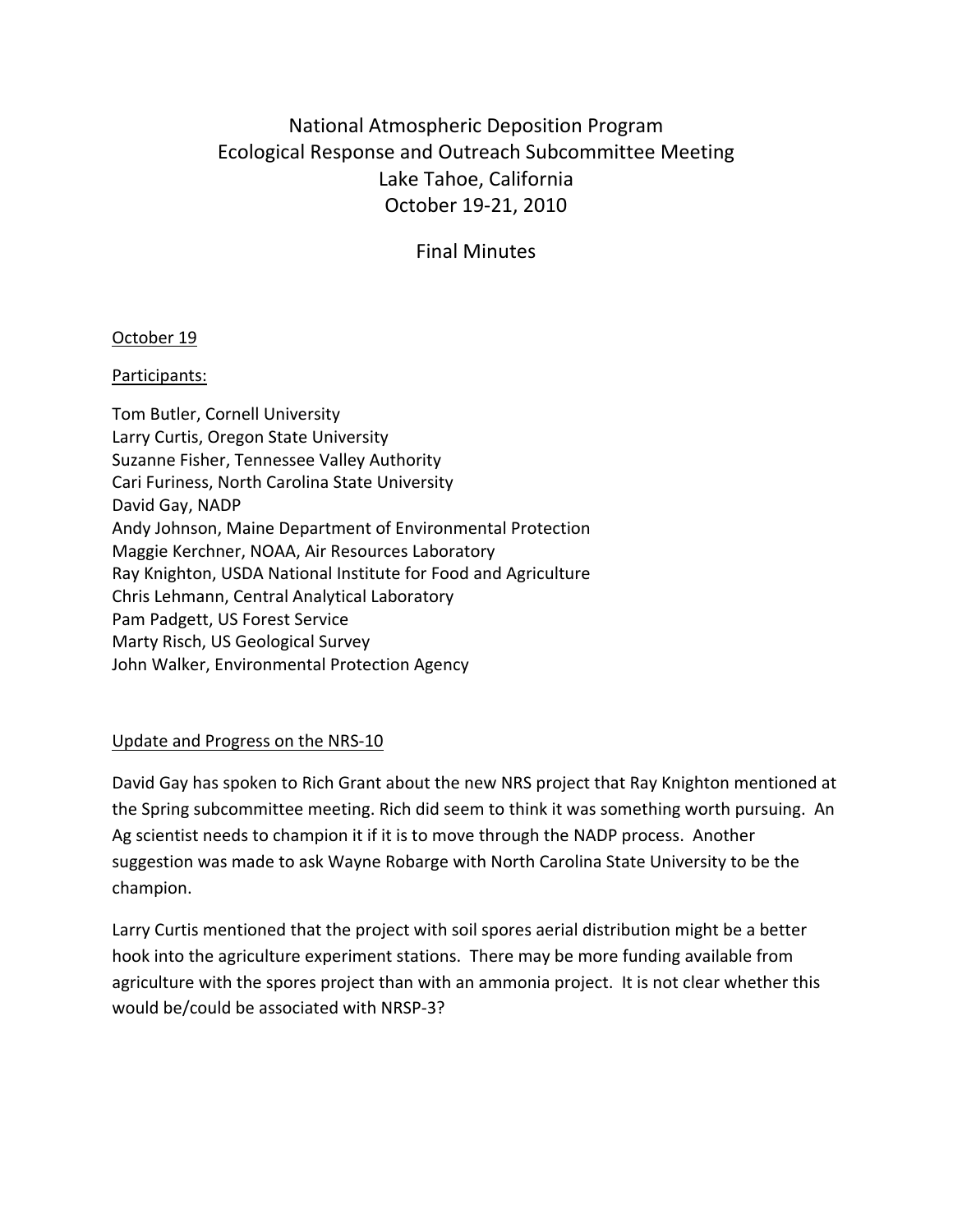### Outreach Activities:

Engaging Agriculture: EROS can propose to have a session at the fall 2011 meeting entirely on agriculture (e.g., ammonia). David suggested that NADP have a dedicated agriculture session every fall meeting. NADP needs for agriculture scientists to be involved.

Action: Suzanne Fisher will put together a strawman, including Pam Padgett and Cari Furiness, to work getting interest in a dedicated agriculture session at the next annual symposium. The purpose is to get agriculture interests back into the program.

Ray Knighton stated that a hot topic for agriculture is thresholds in managed ecosystems vs critical loads in natural ecosystems which is the main focus of the NADP Critical Loads group. Another focus is on climate change and air quality/deposition. The chemical climate has changed and NADP has a rich dataset to look at. What has changed in 30 years?

EROS discussed how best to address certain data interpretation issues/gaps, such as the relationship between climate and atmospheric deposition and the relationships between ammonia/um deposition and emission source regions.

Action: Pam Padgett and John Walker volunteered to evaluate whether there is a need to form an ad hoc group within NADP to address these gaps.

USDA Request For Proposals: Ray Knighton reported that USDA has an RFP out under their climate program looking at the impacts of climate variability on agriculture and how we can mitigate impacts. USDA is proposing to fund, over next 5 years, \$180 million worth of climate studies. EROS can take a look at the RFP to determine whether there are opportunities. A suggestion was made to identify gaps in how NADP data are used to interpret changes and trends in atmospheric chemistry. Although some of those gaps are not necessarily climate change related.

Action: Pam Padgett and John Walker will look at the USDA RFP to identify some ideas for moving forward.

Archive sample request: Chris Lehmann is going to provide EROS with more information on user requests of archived samples. This will allow EROS members to see what the user's purpose is for the archived samples and to possibly engage them in EROS or NADP fall sessions.

It was noted that there is an international meeting in Halifax, Nova Scotia in July 2011 on mercury.

Website updates: David Gay ran through his list of NADP Program Office tasks associated with outreach via the website.